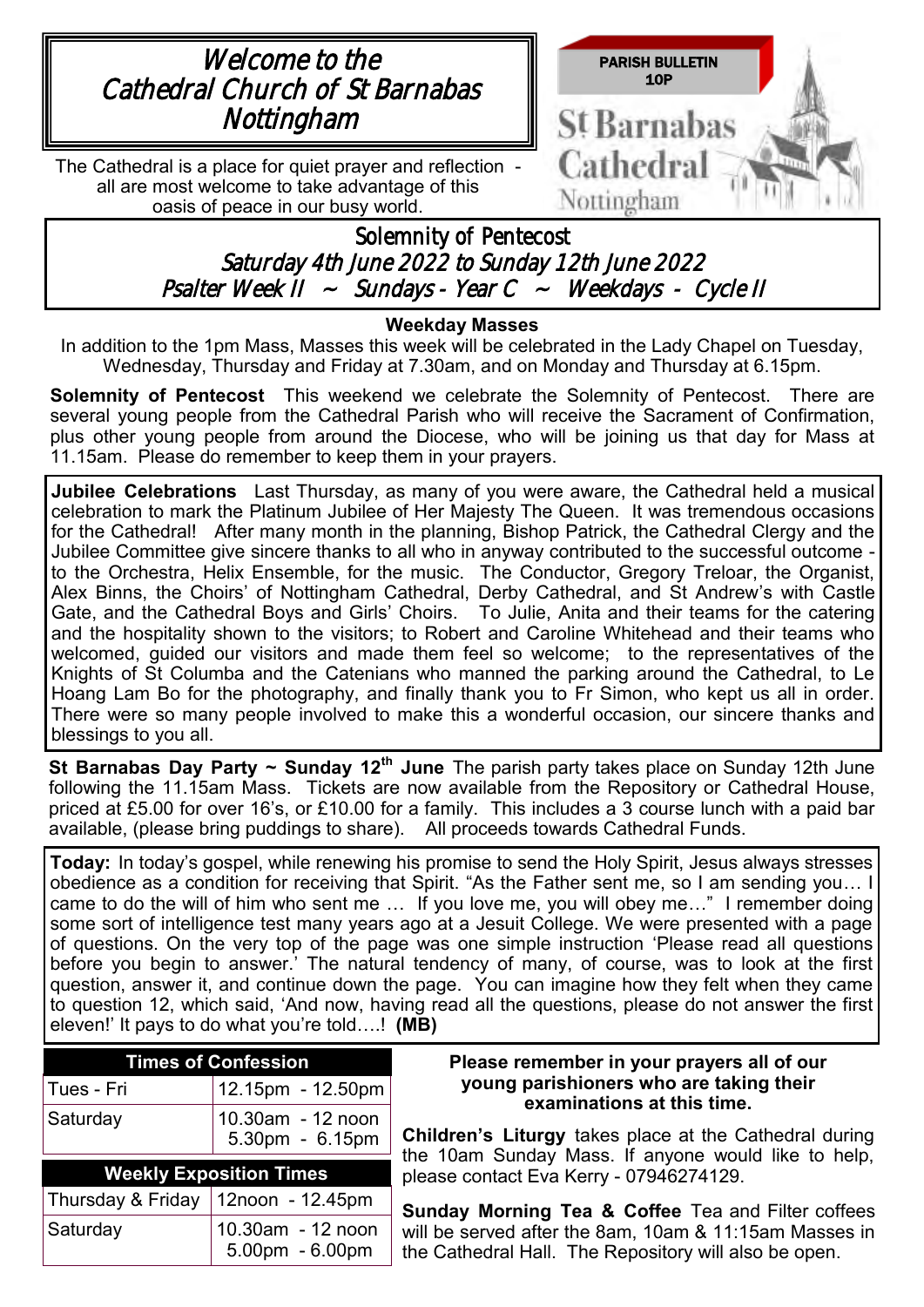#### **This week Masses at the Cathedral will be Celebrated at the following times: All the Masses on main Altar are being streamed and recorded via the Cathedral Streaming Service on the Cathedral website: stbarnabascathedral.org.uk**

| <b>Saturday</b> |                                        |         |                                                                                            |  |  |
|-----------------|----------------------------------------|---------|--------------------------------------------------------------------------------------------|--|--|
| 4th June        | <b>Vigil</b>                           | 6.30pm  | <b>Christine O'Callaghan</b>                                                               |  |  |
| <b>Sunday</b>   | Solemnity of                           | 8am     | John McErlean RIP (Anniversary)                                                            |  |  |
| 5th June        | <b>Pentecost Sunday</b>                | 10am    | <b>Norbert Allison</b>                                                                     |  |  |
|                 |                                        | 11.15am | The People of the Parish                                                                   |  |  |
|                 |                                        | 6pm     | For Caroline ~ On Her Birthday                                                             |  |  |
| <b>Monday</b>   | Mary, Mother of the Church             | 1pm     | <b>Michael Harte and Family</b>                                                            |  |  |
| 6th June        |                                        | 6.15pm  | <b>Holy Souls</b>                                                                          |  |  |
| <b>Tuesday</b>  | Feria                                  | 7.30am  | <b>Private Intention</b>                                                                   |  |  |
| <b>7th June</b> |                                        | 1pm     | <b>Mrs Sophia Kelly RIP</b>                                                                |  |  |
| Wednesday       | Feria                                  | 7.30am  | <b>Holy Souls</b>                                                                          |  |  |
| <b>8th June</b> |                                        | 1pm     | <b>Catherine Fallows</b>                                                                   |  |  |
| <b>Thursday</b> | <b>Feast of Our Lord Jesus Christ.</b> | 7.30am  | <b>Elishwa Thavu</b>                                                                       |  |  |
| 9th June        | <b>Eternal High Priest</b>             | 12noon  | Prayers for the Suffering, Sick and Dying                                                  |  |  |
|                 | Chapter Mass 1pm                       |         |                                                                                            |  |  |
|                 |                                        | 6.15pm  | Tony Wyer RIP / Special Intention                                                          |  |  |
| <b>Friday</b>   | Feria                                  | 7.30am  | <b>Holy Souls</b>                                                                          |  |  |
| 10th June       |                                        | 1pm     | <b>Pat and Jack Whitehead RIP</b><br><b>Special Intention</b>                              |  |  |
| <b>Saturday</b> | <b>Feast of Saint Barnabas</b>         | 9.15am  | <b>Prayers for Vocations</b>                                                               |  |  |
| 11th June       |                                        | 10am    | George and Darlene Letey ~ Special Intention<br>with the Sacrament of First Holy Communion |  |  |
|                 | <b>Vigil</b>                           | 6.30pm  | Margaret, John and Anthony Devaney RIP                                                     |  |  |
| <b>Sunday</b>   | Solemnity of the                       | 8am     | In thanksgiving ~ Odudu Family                                                             |  |  |
| 12th June       | <b>Most Holy Trinity</b>               | 10am    | Leokadia and Wladyslaw Zawadka RIP                                                         |  |  |
|                 |                                        | 11.15am | <b>Margaret and Family</b>                                                                 |  |  |
|                 |                                        | 1pm     | <b>Baptism ~ James Samson-Dale</b>                                                         |  |  |
|                 |                                        | 6pm     | The People of the Parish                                                                   |  |  |

**The Sacrament of First Holy Communion** will be taking place at the Cathedral next Saturday morning during the 10am Mass. Please pray for our children as they prepare to receive Our Lord for the first time.

**A Blessed Sacrament Procession** led by Bishop Patrick will be taking place on Sunday 19th June starting at 2pm from St Mary's Church, Hyson Green and ending at 4pm approximately at the Cathedral, finishing with prayers at the tomb of the Venerable Mary Potter. Join Catholics across the Diocese as we witness to the joy of our faith through the streets of Nottingham.

**Are you discerning God's call?** If you are you interested in learning more about the diocesan priesthood please contact Fr Neil Peoples (Vocations Director) or Fr Liam Carpenter (Assistant Vocations Director) on 0115 950 1064 or email [nottinghamvocations@hotmail.co.uk](mailto:nottinghamvocations@hotmail.co.uk) 

| <b>Parish Finances Last Week</b>                                                                                | Loose Plate £                | 918.82                             | <b>Prayers For</b><br><b>Vocations</b>                            |
|-----------------------------------------------------------------------------------------------------------------|------------------------------|------------------------------------|-------------------------------------------------------------------|
| Thank you for your generosity to the work<br>of the Church!<br>In your Will, please remember your Church. Total | <b>Envelopes</b><br>S/Orders | 469.50<br>£ 1,015.20<br>£ 2,403.52 | Saturday morning in<br>the Blessed Sacrament<br>Chapel at 9.15am. |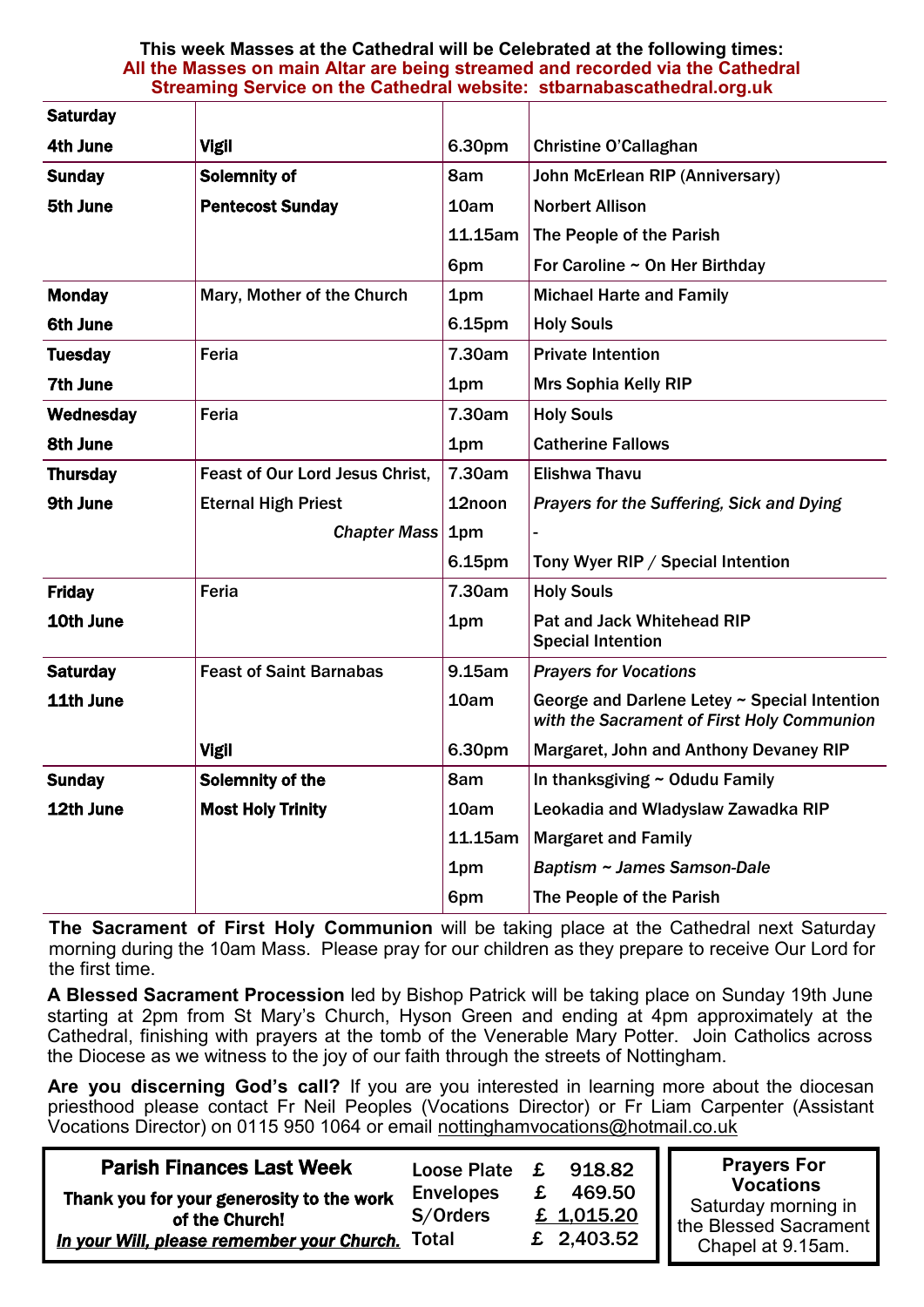**Bishop Makes New Appointments** Bishop Patrick has announced this week that Fr John McCay will be moving to join the Cathedral Team with Fr James and Canon Malachy in early September. He will continue his ongoing work as Chaplain to several Prisons, and Diocesan Advisor to the Bishop on Prison Chaplaincy Ministry. Many of you will know Fr John from his previous appointments at the Cathedral, and we are delighted to welcome him back.

**Internal Redecoration of St Barnabas Cathedral 'Restoring Pugin'** Last week our application to the National Lottery Heritage Fund was submitted. We are applying for support to restore Pugin's decorative scheme in the three east chapels and their ambulatory. This application not only could result in the Cathedral's much needed internal redecoration, but also in raising its profile as Nottingham's only Cathedral, a Pugin masterpiece, a beautiful heritage asset to the City Centre, and a welcoming place of sanctuary in the City. This would boost the Cathedral parish mission to be a beacon of hope, outreach and evangelisation for Nottingham and the East Midlands. We hope to receive a decision in the autumn. Please keep these matters in your prayers.

**Baptism** The next Baptism Course is due to take place in the Cathedral Hall on Saturday 2nd July from 11am to 1pm. Please complete a Baptism Application Form, available on our website, or at the back of the Cathedral, and return it to Cathedral House.

**Choral Director Wanted**. The Diocese of Nottingham is looking to recruit a talented musician to help deliver an exciting programme of school based singing sessions across the Diocese, bringing high quality musical opportunity, education and evangelisation. To find out more visit: www.nottinghamcathedralmusic.com The closing date is 10<sup>th</sup> June.

**Becoming a Catholic** We are now looking ahead to this coming autumn's Journey of Faith Programme and invite any adult non-Catholic or non-Christian, or Catholic adult who has not received the Sacraments, or is interested knowing more about the Catholic Church and perhaps becoming a member, to contact a member of the Clergy.

**RCIC** We are also looking ahead to the start of the RCIC (Rite of Christian Initiation for Children). The RCIC is a program for children age 7 to 15 years who have not been baptised and is open to both parishioners and non-parishioners who wish to prepare for the Sacraments. Whether your family is just entering the church, is returning after time away, have decided as a family to delay the children's sacramental preparation, or any other circumstance, all are welcome. Please contact the Cathedral Office for more information.

**Ascent UK** An invitation to see and experience life with Christ differently... Bookings are now open - a three year discipleship journey for Catholic young people in Years 10-12 who want to embrace their faith in Jesus Christ at a whole new level, and learn how to share it with others. Check out www.theascentuk.co.uk for more details.

**Youth 2000** Are you wanting to explore faith, improve your relationship with Jesus, and make loads of new friends at the same time? The charity Youth 2000 is preparing to welcome hundreds of young people from all around the UK to pray and praise together over the entire Bank Holiday weekend (Friday 26 $^{\text{th}}$  - Monday 29 $^{\text{th}}$  August) at Ampleforth College, York. Families and under 18s are welcome! Go to **youth2000.org/events/summerfestival** to book your tickets before they sell out. Sponsored places are available if money is an issue - just get in touch at **events@youth2000.org.uk**

**Emmanuel House Donation** Thank you to all who contributed to the collection for Emmanuel House on Holy Thursday, and also via the collecting box for the Homeless throughout the year. A cheque for £1,000.00 has now been sent to Emmanuel House, to help them to continue to provide much needed support and services to the homeless and vulnerably housed people in Nottingham.

**Emmanuel House and the Food Bank need your help!** Thank you for bringing your weekly gifts of clothes and tinned, or packaged, food. Please put them at the back of the Cathedral when you arrive for Mass. The team also needs volunteers for special duties: Saturday evening Mass, Sunday 11:15am and 6pm Masses. Contact Kate Fletcher if you are able to help 07977 231 238. 10 minutes of your time is all we need! Wednesday mornings we need drivers to join our rota for delivering the gifts. NB: You only have to do this every few weeks. If you have a car and are free Wednesdays 10am to 12noon, please contact on the above number. If you prefer to give money to Emmanuel House, visit their Web page [https://www.emmanuelhouse.org.uk/donations-sponsorship/financial](https://www.emmanuelhouse.org.uk/donations-sponsorship/financial-donations/)[donations/](https://www.emmanuelhouse.org.uk/donations-sponsorship/financial-donations/) where you can donate online. Emmanuel House have an amazon wishlist. The link is on their webpage. Donating via the wishlist saves you the effort of lugging food and ensures perishable items reach them well before the sell by date.